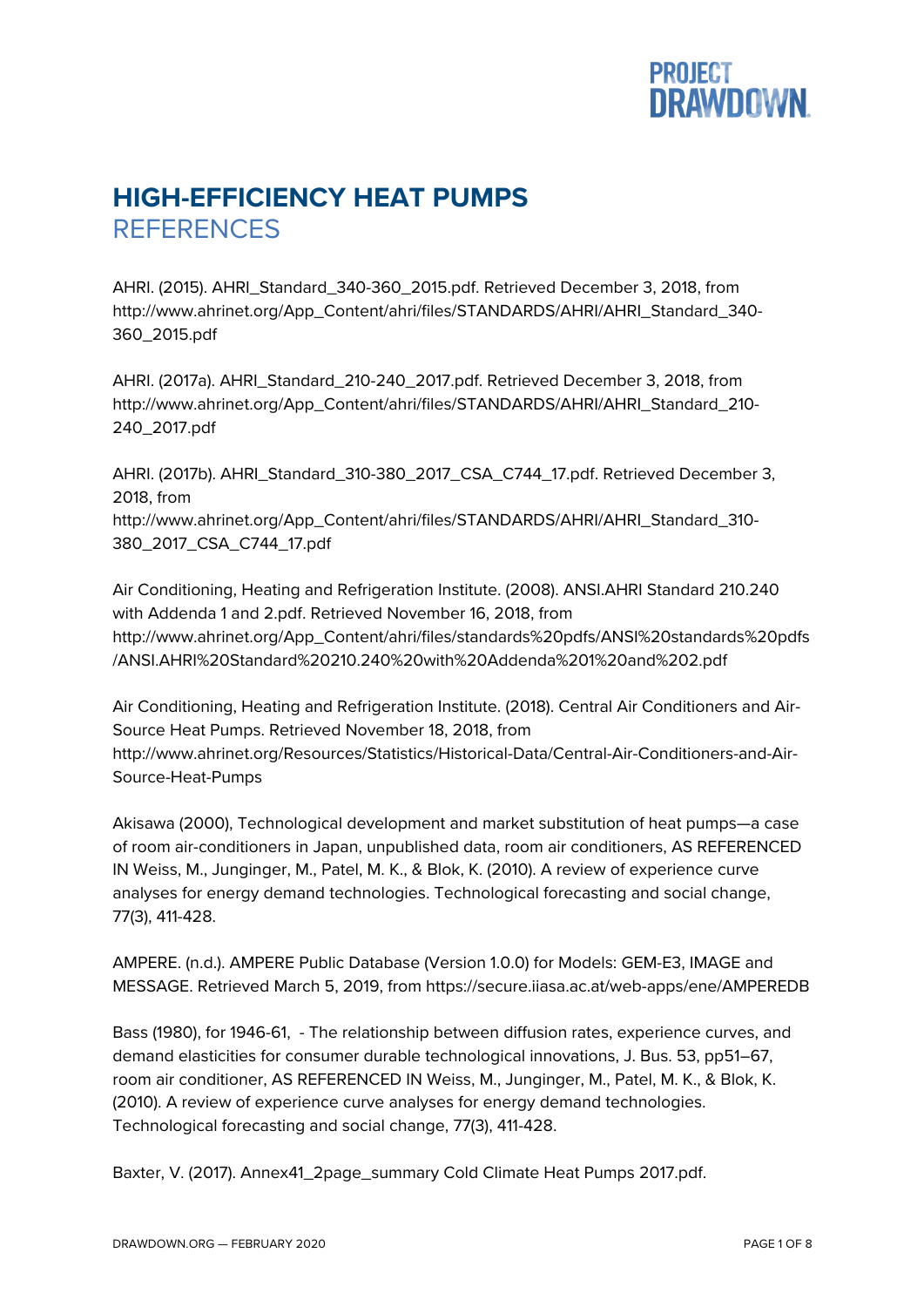Capros, P., Paroussos, L., Fragkos, P., Tsani, S., Boitier, B., Wagner, F., … Bollen, J. (2014). European decarbonisation pathways under alternative technological and policy choices: A multi-model analysis. *Energy Strategy Reviews*, *2*(3–4), 231–245. https://doi.org/10.1016/j.esr.2013.12.007

Castro-Alvarez, F., Vaidyanathan, S., Bastian, H., & King, J. (2018). The 2018 International Energy Efficiency Scorecard, 139.

Cauret, O. (2016). *2016 Heat Pump Water Heaters French Market Overview.* EDF.

(n.d.) Data & forecasts for HP space heating & water heating efficiency, cost, learning rates. US Residential & Commercial.

Deutz, K. (2017). Performance evaluation of a Heat Pump Water Heater by means of thermodynamic simulation. In *12th Annual IEA Heat Pump Conference*. Retrieved from https://www.researchgate.net/publication/317091319\_Performance\_evaluation\_of\_a\_Heat\_Pu mp\_Water\_Heater\_by\_means\_of\_thermodynamic\_simulation

Deutz, K. R., Cauret, O., Rullière, R., & Lyon, I. (2018). *MULTI-CRITERIA AIR SOURCE HEAT PUMP WATER HEATER OPTIMIZATION* (p. 18).

Dulac, J. (2019). DHC Density Personal Communication John Dulac IEA 2019-01-25.docx.

EHPA. (2014). EHPA\_Statistics\_Report\_2014\_ONLINE\_VERSION.pdf. Retrieved November 16, 2018, from

https://www.ehpa.org/fileadmin/red/07.\_Market\_Data/2013/EHPA\_Statistics\_Report\_2014\_O NLINE\_VERSION.pdf

EHPA. (2015). EHPA\_European\_Heat\_Pump\_Market\_and\_Statistics\_Report\_2015\_- \_executive\_Summary.pdf. Retrieved November 15, 2018, from https://www.ehpa.org/fileadmin/red/07. Market\_Data/2014/EHPA\_European\_Heat\_Pump\_Ma rket\_and\_Statistics\_Report\_2015\_-\_executive\_Summary.pdf

EHPA. (2018). The industry in a nutshell - EHPA. Retrieved December 5, 2018, from https://www.ehpa.org/market-data/the-industry-in-a-nutshell/

ENERGY STAR. (n.d.-a). Air-Source Heat Pumps and Central Air Conditioners Key Product Criteria. Retrieved November 9, 2018, from https://www.energystar.gov/products/heating\_cooling/heat\_pumps\_air\_source/key\_product\_ criteria

ENERGY STAR. (n.d.-b). CAC\_ASHP\_GHP ENERGY STAR Most Efficient 2018 Final Criteria.pdf. Retrieved November 9, 2018, from https://www.energystar.gov/sites/default/files/CAC\_ASHP\_GHP%20ENERGY%20STAR%20M ost%20Efficient%202018%20Final%20Criteria.pdf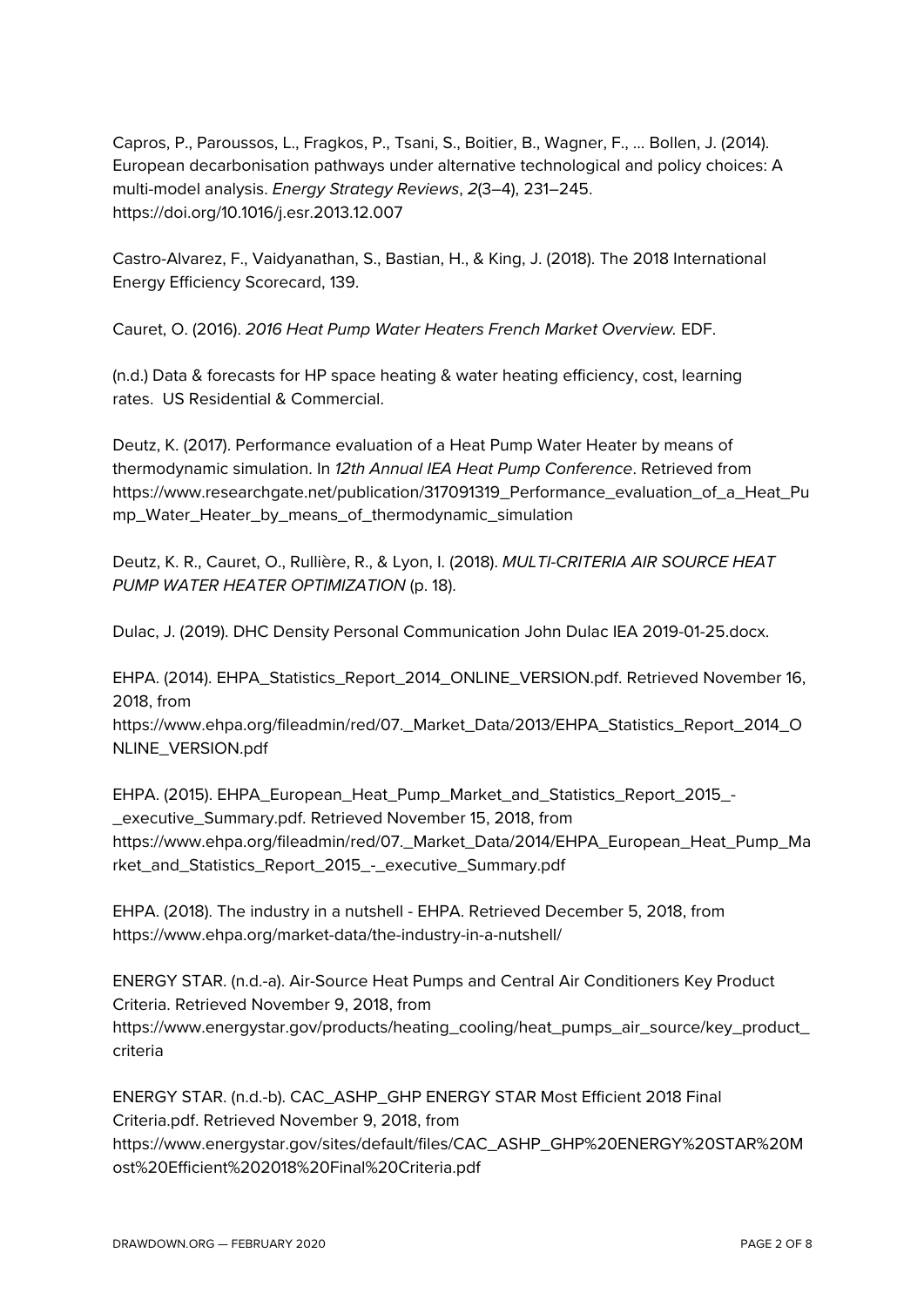ENERGY STAR. (n.d.-c). Central Air Conditioners and Air Source Heat Pumps | ENERGY STAR. Retrieved November 9, 2018, from https://www.energystar.gov/index.cfm?c=most\_efficient.me\_cac\_ashp

ENERGY STAR. (n.d.-d). Federal Tax Credits: Geothermal Heat Pumps. Retrieved November 29, 2018, from

https://www.energystar.gov/about/federal\_tax\_credits/geothermal\_heat\_pumps

ENERGY STAR. (n.d.-e). How a Product Earns the ENERGY STAR Label. Retrieved November 9, 2018, from https://www.energystar.gov/products/how-product-earns-energy-star-label

ENERGY STAR. (n.d.-f). Room Air Conditioners Key Product Criteria. Retrieved November 9, 2018, from

https://www.energystar.gov/products/heating\_cooling/air\_conditioning\_room/key\_product\_cr iteria

Eom, J., Clarke, L. E., Kim, S. H., Kyle, G. P., & Patel, P. L. (2012). *China's Building Energy Use: A Long-Term Perspective based on a Detailed Assessment* (No. PNNL-21073, 1034232). https://doi.org/10.2172/1034232

European Commission. (2014). IMPACT ASSESSMENT Accompanying the document swd\_2014\_0015\_en.pdf. Retrieved March 6, 2019, from http://ec.europa.eu/smartregulation/impact/ia\_carried\_out/docs/ia\_2014/swd\_2014\_0015\_en.pdf

Fairey, P. (2004). FSEC-PF-413-04 Climate Impacts on Heating Seasonal Performance Factor (HSPF) and Seasonal Energy Efficiency Ratio (SEER) for Air Source Heat Pumps. Retrieved November 20, 2018, from http://www.fsec.ucf.edu/en/publications/html/FSEC-PF-413-04/

Federal Energy Management Program. (2018). Incorporate Minimum Efficiency Requirements for Heating and Cooling Products into Federal Acquisition Documents | Department of Energy. Retrieved December 1, 2018, from https://www.energy.gov/eere/femp/incorporateminimum-efficiency-requirements-heating-and-cooling-products-federal#airsource

Goetzler, W., Guernsey, M., Young, J., Fujrman, J., & Abdelaziz, A. (2016). *The Future of Air Conditioning for Buildings* (No. DOE/EE--1394, 1420235). Navigant Consulting, Inc. https://doi.org/10.2172/1420235

Hendron, R., & Engebrecht, C. (2010). *Building America House Simulation Protocols (Revised)* (No. DOE/GO-102010-3141, 989422). https://doi.org/10.2172/989422

IEA Energy Technology Network. (2012). Space Heating and Cooling FINAL\_GSOK IEA 2012.pdf.

IEA Heat Pumping Technologies. (2017). *HPT TCP Annex 41 Final report Cold Climate Heat Pumps 2017.pdf*.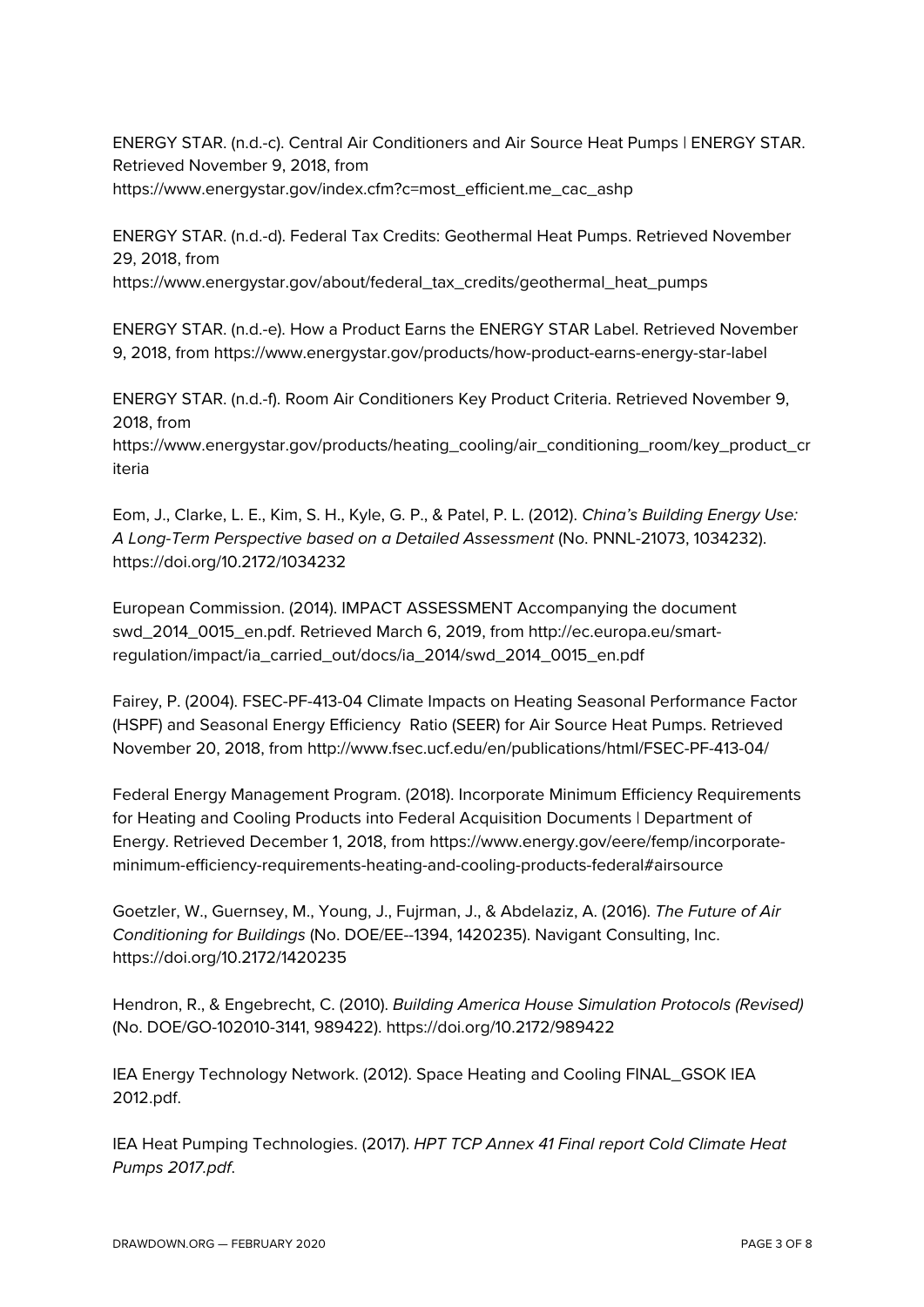IEA Heat Pumping Technologies. (n.d.-a). Efficiency and heat pumps. Retrieved November 28, 2018, from https://heatpumpingtechnologies.org/market-technology/efficiency-heat-pumps/

IEA Heat Pumping Technologies. (n.d.-b). How does a heat pump work? Retrieved November 28, 2018, from https://heatpumpingtechnologies.org/market-technology/heat-pump-work/

IEA HPT Annex 46 Domestic Hot Water Heat Pumps. (n.d.). Published papers by participants. Retrieved December 15, 2018, from http://www.hpt-annex46.org/published-papersparticipants/

IEA-ETSAP and IRENA. (2013). E19IR\_Heat Pumps\_HN\_Jan2013\_GSOK.pdf. Retrieved March 6, 2019, from http://iea-etsap.org/E-TechDS/PDF/E19IR\_Heat%20Pumps\_HN\_Jan2013\_GSOK.pdf

International Energy Agency. (2011). *Technology Roadmap Energy-efficient Buildings: Heating and Cooling Equipment* (p. 56). International Energy Agency (IEA).

International Energy Agency (Ed.). (2013). *Transition to sustainable buildings: strategies and opportunities to 2050*. Paris: IEA Publ.

International Energy Agency. (2017). *Energy Technology Perspectives 2017* (p. 443).

International Energy Agency. (2018a). Cooling In Buildings. Retrieved November 30, 2018, from https://www.iea.org/tcep/buildings/cooling/

International Energy Agency. (2018b). The Future of Cooling, 92.

International Energy Agency. (n.d.). Global Exchange on Efficiency: Cooling. Retrieved November 18, 2018, from https://www.iea.org/exchange/cooling/

Jadun et al. - Electrification Futures Study End-Use Electric Te.pdf. (n.d.). Retrieved from https://www.nrel.gov/docs/fy18osti/70485.pdf

Jadun, P., McMillan, C., Steinberg, D., Muratori, M., Vimmerstedt, L., & Mai, T. (2017a). *Electrification Futures Study: End-Use Electric Technology Cost and Performance Projections through 2050* (p. 108). National Renewable Energy Laboratory. Retrieved from https://www.nrel.gov/docs/fy18osti/70485.pdf

Jadun, P., McMillan, C., Steinberg, D., Muratori, M., Vimmerstedt, L., & Mai, T. (2017b). *Electrification Futures Study Technology Data* [Data set]. National Renewable Energy Laboratory - Data (NREL-DATA), Golden, CO (United States); National Renewable Energy Laboratory. https://doi.org/10.7799/1414279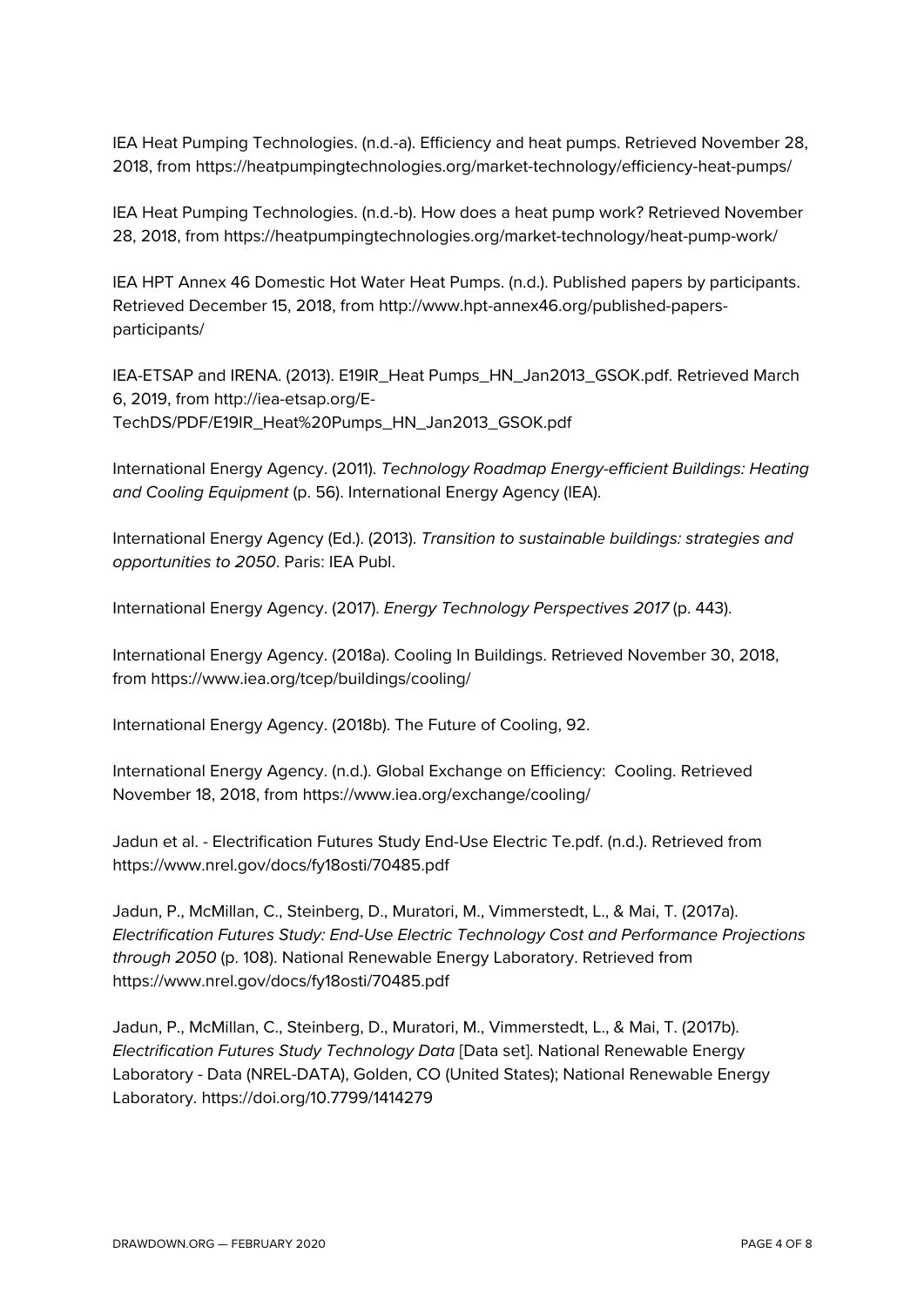Jadun, P., McMillan, C., Steinberg, D., Muratori, M., Vimmerstedt, L., & Mai, T. (2018). *Electrification Futures Study Technology Report Figure Data* [Data set]. National Renewable Energy Laboratory - Data (NREL-DATA), Golden, CO (United States); National Renewable Energy Laboratory. https://doi.org/10.7799/1461483

Johansson, T. B., Patwardhan, A., Nakićenović, N., Gomez-Echeverri, L., & International Institute for Applied Systems Analysis (Eds.). (2012). *Global Energy Assessment (GEA)*. Cambridge : Laxenburg, Austria: Cambridge University Press ; International Institute for Applied Systems Analysis.

Johnson Controls. (2008). Brochure Fan powered vav terminal.pdf. Retrieved December 1, 2018, from https://www.johnsoncontrols.com/en\_sg/-/media/jci/be/united-states/airsidesystems/variable-air-volume-

terminals/files/be\_brochure\_fanpoweredvavterminal.pdf?la=en&hash=C78F55872C1C449EC7 B8C2A28231B5975F636EA7

Kegel, M., Tamasauskas, J., Sunye, R., & Giguere, D. (2017). Heat Pump Water Heaters in the Canadian Residential Market, 11.

Lacourt, A. (2014). *Requirements for Seasonal Efficiency for Air-conditioning Units*. Eurovent. Retrieved from https://www.rehva.eu/fileadmin/REHVA\_Journal/REHVA\_Journal\_2014/RJ\_issue\_2/P.32/32- 35\_SeasonalEfficiency\_RJ1402\_WEB.pdf

Lacourt, A. (2018). *Seasonal Efficiencies for Rooftop units 76-79\_RJ1801.pdf*. Retrieved from https://www.rehva.eu/fileadmin/REHVA\_Journal/REHVA\_Journal\_2018/RJ1/RJ.76-79/76- 79\_RJ1801.pdf

Lapsa, M., Khowailed, G., Sikes, K., & Baxter, V. (2017a). Heat Pumps in North America – 2017 Regional Report (p. 10). Retrieved from http://hpc2017.org/wpcontent/uploads/2017/05/P.2.1.3-Heat-Pumps-in-North-America-%E2%80%93-2017-Regional-Report.pdf

Lapsa, M., Khowailed, G., Sikes, K., & Baxter, V. (2017b). The U.S. Residential Heat Pump Market, a Decade after "The Crisis" (p. 11).

Metz, P. D. (1984). The Use of Serpentine Earth Coils in Ground Coupled Heat Pump Systems. *Journal of Solar Energy Engineering*, *106*(4), 438–446. https://doi.org/10.1115/1.3267623

Miara, M., Günther, D., Langner, R., & Helmling, S. (2014). Efficiency of Heat Pumps in Real Operating Conditions. *REHVA Journal*, 7.

Mitsubishi. (n.d.). Mitsubishi FH Series models with Kumo Cloud Controller Online Brochure. Retrieved March 1, 2019, from http://news.mehvac.com/Bulletins/Qualified\_Systems.pdf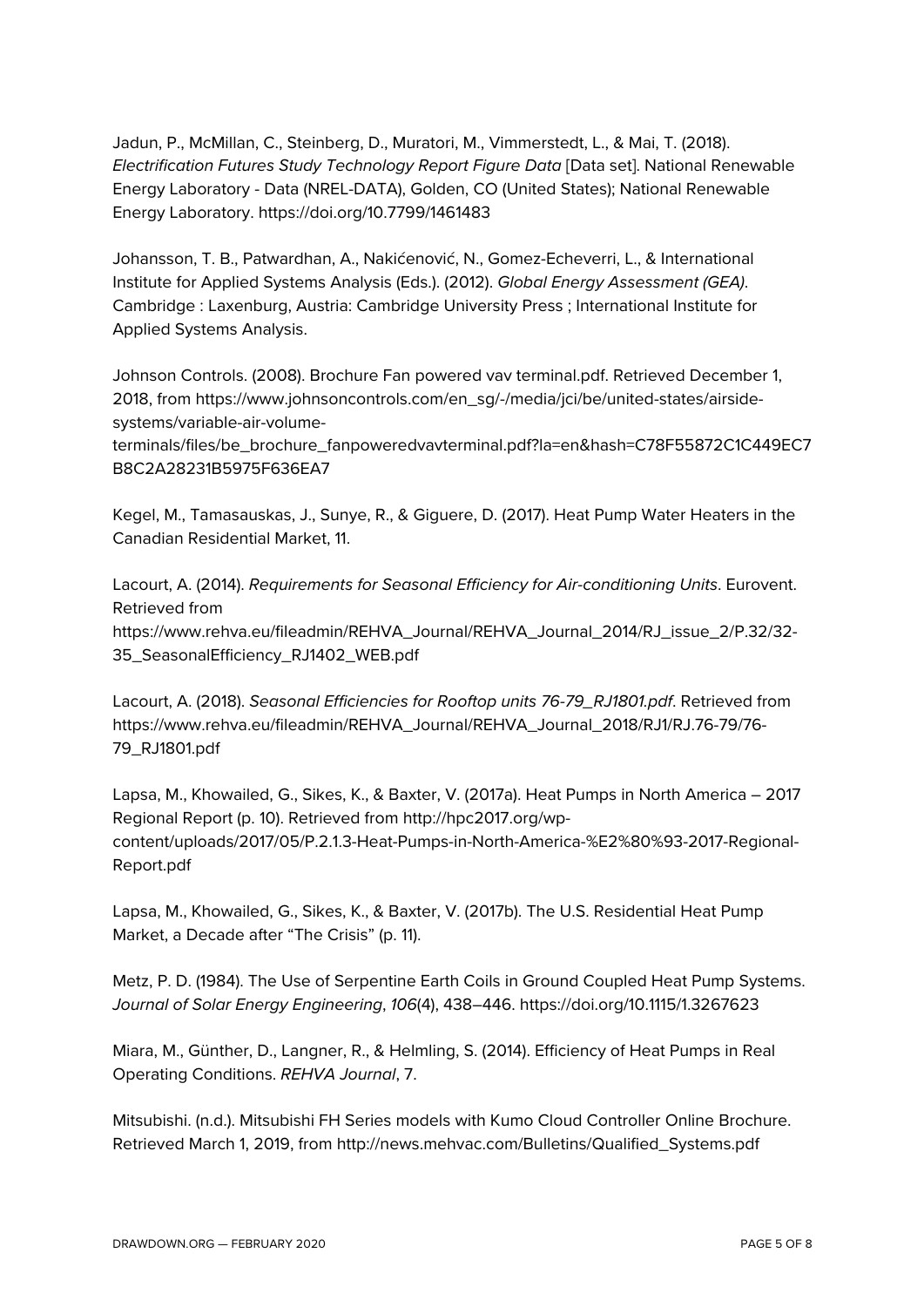Murphy, J., Harshaw, J., & Engineering, T. A. (2011). *Understanding Chilled Beam Systems* (p. 12). Trane.

Navigant Consulting & Leidos. (2016). *Updated Buildings Sector Appliance and Equipment Costs and Efficiencies 2016*. Retrieved from https://www.eia.gov/analysis/studies/buildings/equipcosts/archive/2016/pdf/full.pdf

Navigant Consulting, Inc. (2018). *Updated Buildings Sector Appliance and Equipment Costs and Efficiency 2018* (Federal Report) (p. 740).

Nouvel, R., Cotrado, M., & Pietruschka, D. (2015). European Mapping of Seasonal Performances of Air-source and Geothermal Heat Pumps for Residential Applications. In *ResearchGate*. Retrieved from

https://www.researchgate.net/publication/281745223\_European\_Mapping\_of\_Seasonal\_Perf ormances\_of\_Air-source\_and\_Geothermal\_Heat\_Pumps\_for\_Residential\_Applications

Nowak, T., & Westring, P. (2017). Growing for good? The European Heat Pump Market - Status and outlook (p. 10).

PNNL. (2017). Traditional Split Heat Pumps | Building America Solution Center PNNL. Retrieved November 13, 2018, from https://basc.pnnl.gov/resource-guides/traditional-splitheat-pumps#quicktabs-guides=0

Radulescu, M. (2018). Task-4-HPT-Annex-46-RD-Overview-France.pdf. Retrieved December 21, 2018, from http://www.hpt-annex46.org/wp-content/uploads/2018/04/Task-4-HPT-Annex-46-RD-Overview-France.pdf

Raghavan, S. V., Wei, M., & Kammen, D. M. (2017). Scenarios to decarbonize residential water heating in California. *Energy Policy*, *109*, 441–451. https://doi.org/10.1016/j.enpol.2017.07.002

Riahi, K., Kriegler, E., Johnson, N., Bertram, C., den Elzen, M., Eom, J., … Edenhofer, O. (2015). Locked into Copenhagen pledges — Implications of short-term emission targets for the cost and feasibility of long-term climate goals. *Technological Forecasting and Social Change*, *90*, 8–23. https://doi.org/10.1016/j.techfore.2013.09.016

Serrano, S., Ürge-Vorsatz, D., Barreneche, C., Palacios, A., & Cabeza, L. F. (2017). Heating and cooling energy trends and drivers in Europe. *Energy*, *119*, 425–434. https://doi.org/10.1016/j.energy.2016.12.080

Shah, N. (2016). Annex 46: Domestic Hot Water Heat Pump, Presentation at Centre for Sustainable Technologies at Ulster University. Retrieved December 21, 2018, from http://www.hpt-annex46.org/wp-content/uploads/2017/05/2016-02-Nikhilkumar-Shah-Ulster-CST.pdf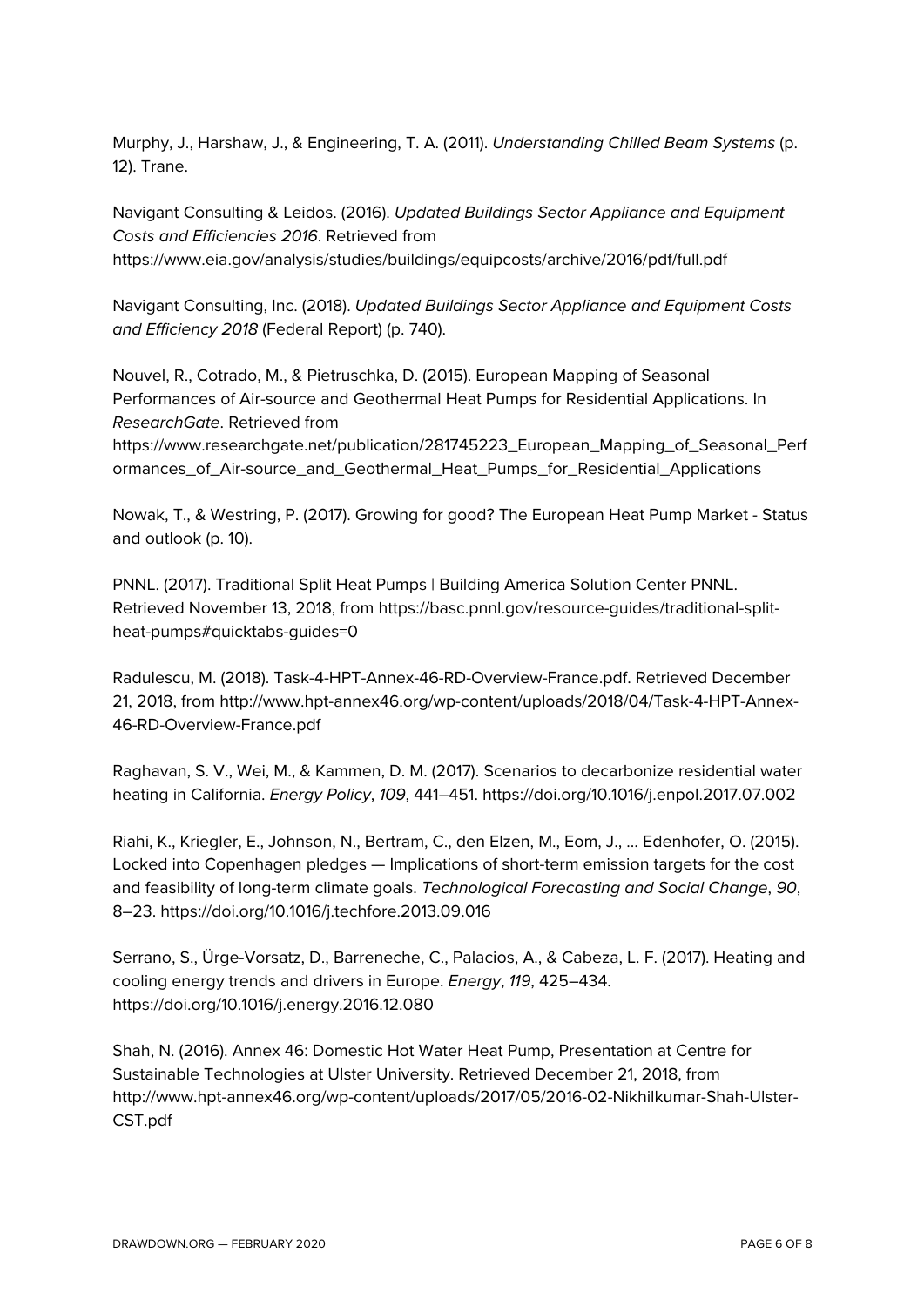Shah, N. et al. (2015), Benefits of Leapfrogging to Superefficiency and Low Global Warming Potential Refrigerants in Room Air Conditioning, LBNL, https://eetd.lbl.gov/sites/all/files/lbnl-1003671\_0.pdf.

Shen, B. (2016). *High Efficiency Cold Climate Heat Pump*.

Sikorski, E., & Groll, E. (2011). EU-US COMPARISON OF ENERGY EFFICIENCY REQUIREMENTS FOR AIR-SOURCE HEAT PUMPS (p. 12).

Stanford University. (n.d.). Stanford Energy System Innovations (SESI). Retrieved December 9, 2018, from https://sustainable.stanford.edu/campus-action/stanford-energy-systeminnovations-sesi

Taylor, M. (2018). HPT\_Magazine\_No1\_2018\_A\_sustainable\_energy\_future The role of heat pumps 11-27-18.pdf.

Ürge-Vorsatz, D., Cabeza, L. F., Serrano, S., Barreneche, C., & Petrichenko, K. (2015). Heating and cooling energy trends and drivers in buildings. *Renewable and Sustainable Energy Reviews*, *41*, 85–98. https://doi.org/10.1016/j.rser.2014.08.039

Urge-Vorsatz, D., & Central european university. (2012). *Best practice policies for low carbon & energy buildings: based on scenario analysis*. Paris] (9 rue du Quatre Septembre, 75002): Global buildings performance network.

U.S Department of Energy. (2013). 60187.pdf Performance of a Heat Pump Water Heater in the Hot-Humid Climate. Retrieved December 21, 2018, from https://www.nrel.gov/docs/fy14osti/60187.pdf

U.S. Department of Energy. (2014). CAC Brochure Explaining Central Air Conditioner and Heat Pump Standards.pdf. Retrieved November 16, 2018, from https://www.energy.gov/sites/prod/files/2015/11/f27/CAC%20Brochure.pdf

U.S Department of Energy. (2015a). Regulations.gov - Supporting & Related Material Document: Residential Central Air Conditioners and Heat Pumps. Retrieved March 6, 2019, from https://www.regulations.gov/document?D=EERE-2014-BT-STD-0048-0029

U.S. Department of Energy. (2015). *"Technical Support Document: Energy Efficiency Program for Consumer Products: Residential Central Air Conditioners and Heat Pumps"* (Federal Report). U.S. Department of Energy, Office of Energy Efficiency & Renewable Energy. Retrieved from https://www.regulations.gov/document?D=EERE-2014-BT-STD-0048-0029

U.S Department of Energy. (2015b). *US Federal Rulemaking Boiler Technical Support Document* (Federal Report). United States of America: Energy Efficiency and Renewable Energy Office. Retrieved from https://www.regulations.gov/document?D=EERE-2012-BT-STD-0047-0070